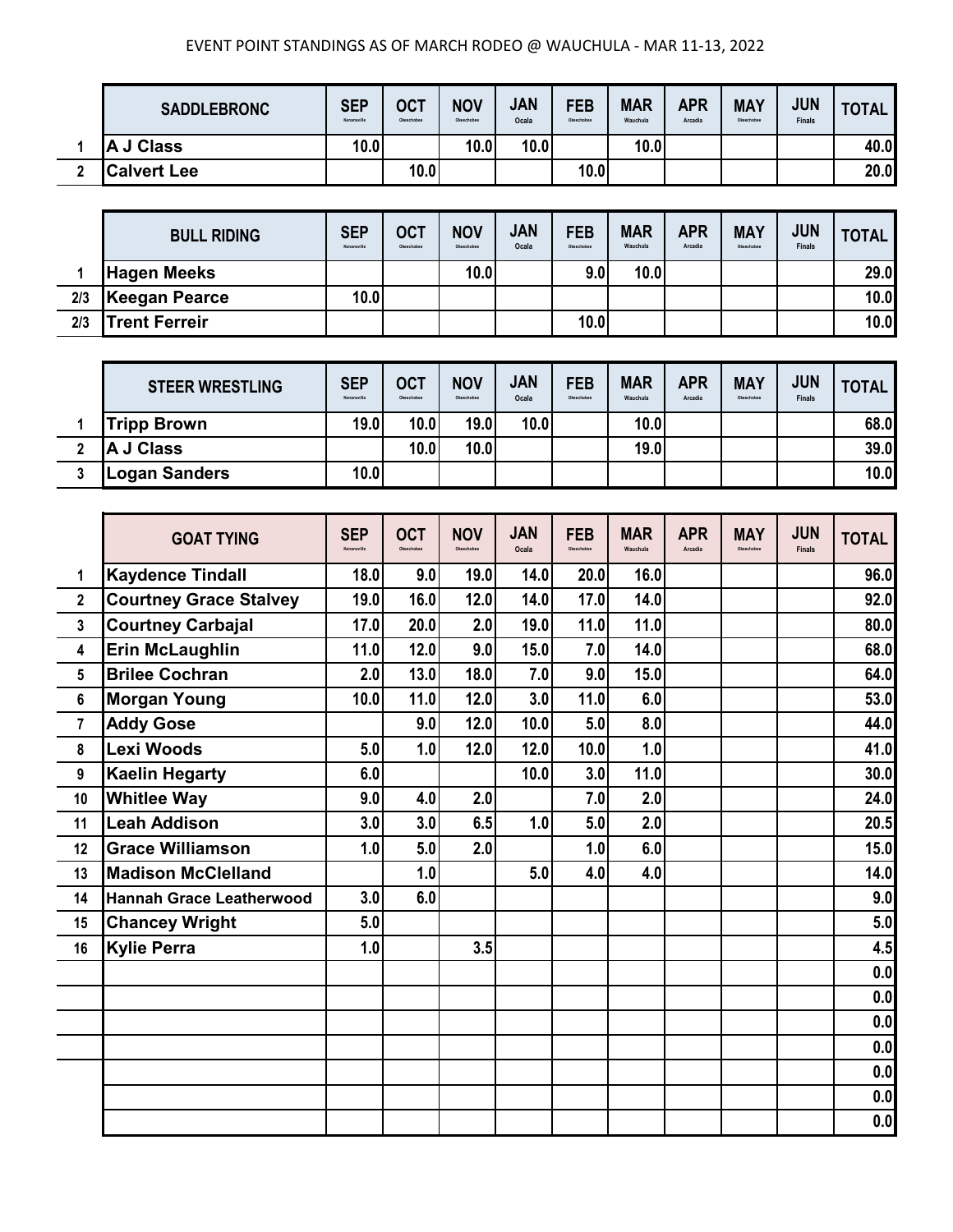|                         | <b>BREAK-AWAY</b><br><b>CALF ROPING</b> | <b>SEP</b><br>Kenansville | <b>OCT</b> | <b>NOV</b> | <b>JAN</b><br>Ocala | <b>FEB</b> | <b>MAR</b><br>Wauchula | <b>APR</b><br>Arcadia | <b>MAY</b><br>Okeechobee | <b>JUN</b><br>Finals | <b>TOTAL</b> |
|-------------------------|-----------------------------------------|---------------------------|------------|------------|---------------------|------------|------------------------|-----------------------|--------------------------|----------------------|--------------|
| 1                       | <b>Kaydence Tindall</b>                 | 16.0                      | 17.5       | 17.0       | 9.0                 | 17.0       | 9.0                    |                       |                          |                      | 85.5         |
| $\mathbf{2}$            | <b>Lacey Nail</b>                       | 8.0                       | 14.0       | 18.0       | 6.0                 | 18.0       | 17.0                   |                       |                          |                      | 81.0         |
| 3                       | <b>Addy Gose</b>                        | 5.0                       | 14.0       | 8.0        | 19.0                | 18.0       | 6.0                    |                       |                          |                      | 70.0         |
| $\overline{\mathbf{4}}$ | <b>Chancey Wright</b>                   |                           | 12.0       | 8.5        | 7.0                 | 6.0        | 9.0                    |                       |                          |                      | 42.5         |
| 5                       | <b>Courtney Carbajal</b>                | 9.0                       | 13.5       |            | 8.0                 | 8.0        |                        |                       |                          |                      | 38.5         |
| 6                       | <b>Erin McLaughlin</b>                  | 10.0                      |            | 3.5        | 6.0                 | 6.0        | 9.0                    |                       |                          |                      | 34.5         |
| $\overline{7}$          | <b>Brilee Cochran</b>                   | 13.0                      |            | 10.0       | 10.0                |            |                        |                       |                          |                      | 33.0         |
| 8/9                     | <b>Kaelin Hegarty</b>                   | 9.0                       | 1.0        | 6.0        | 5.0                 | 1.0        | 9.0                    |                       |                          |                      | 31.0         |
| 8/9                     | <b>Tannah Williams</b>                  |                           | 8.0        |            |                     | 5.0        | 18.0                   |                       |                          |                      | 31.0         |
| 10                      | <b>Courtney Grace Stalvey</b>           | 12.0                      | 6.0        | 6.0        |                     |            | 6.0                    |                       |                          |                      | 30.0         |
| 11                      | <b>Leyton Watford</b>                   |                           |            | 7.0        |                     | 7.0        | 9.0                    |                       |                          |                      | 23.0         |
| 12                      | <b>Whitlee Way</b>                      |                           | 5.0        | 7.0        |                     | 2.0        | 7.0                    |                       |                          |                      | 21.0         |
| 13                      | <b>Shaeley Jenkins</b>                  | 7.0                       | 8.0        |            | 4.0                 |            |                        |                       |                          |                      | 19.0         |
| 14                      | <b>Morgan Barnes</b>                    | 1.0                       | 7.0        |            | 3.0                 | 4.0        | 3.0                    |                       |                          |                      | 18.0         |
| 15                      | <b>Kelsey Kennedy</b>                   |                           |            | 9.0        | 4.0                 | 4.0        |                        |                       |                          |                      | 17.0         |
| 16                      | <b>Morgan Young</b>                     | 4.0                       |            | 2.0        | 3.0                 | 5.0        | 1.0                    |                       |                          |                      | 15.0         |
| 17                      | <b>Grace Williamson</b>                 | 7.0                       |            |            |                     | 3.0        | 3.0                    |                       |                          |                      | 13.0         |
| 18                      | <b>Jalee Wilcox</b>                     |                           |            | 2.0        | 8.0                 |            |                        |                       |                          |                      | 10.0         |
| 19/20                   | <b>Hayden Davis</b>                     |                           |            |            | 7.0                 |            |                        |                       |                          |                      | 7.0          |
| 19/20                   | <b>Hannah Grace Leatherwood</b>         |                           | 1.0        | 4.0        |                     | 2.0        |                        |                       |                          |                      | 7.0          |
| 21/22                   | <b>Abbey Kinneman</b>                   | 6.0                       |            |            |                     |            |                        |                       |                          |                      | 6.0          |
| 21/22                   | <b>Roxy Waring</b>                      |                           |            |            | 6.0                 |            |                        |                       |                          |                      | 6.0          |
| 23/24                   | <b>Makayla Ammons</b>                   |                           |            | 1.0        |                     | 3.0        |                        |                       |                          |                      | 4.0          |
| 23/24                   | <b>Leah Addison</b>                     | 2.0                       |            |            |                     |            | 2.0                    |                       |                          |                      | 4.0          |
| 25/26                   | <b>Hannah Forkum</b>                    |                           | 3.0        |            |                     |            |                        |                       |                          |                      | 3.0          |
| 25/26                   | <b>Carolina Sanchez</b>                 |                           |            | 1.0        | 2.0                 |            |                        |                       |                          |                      | 3.0          |
| 27                      | <b>Lindsay Widener</b>                  |                           |            |            |                     |            | 2.0                    |                       |                          |                      | 2.0          |
| 28                      | <b>Reese Oliver</b>                     | 1.0                       |            |            |                     |            |                        |                       |                          |                      | 1.0          |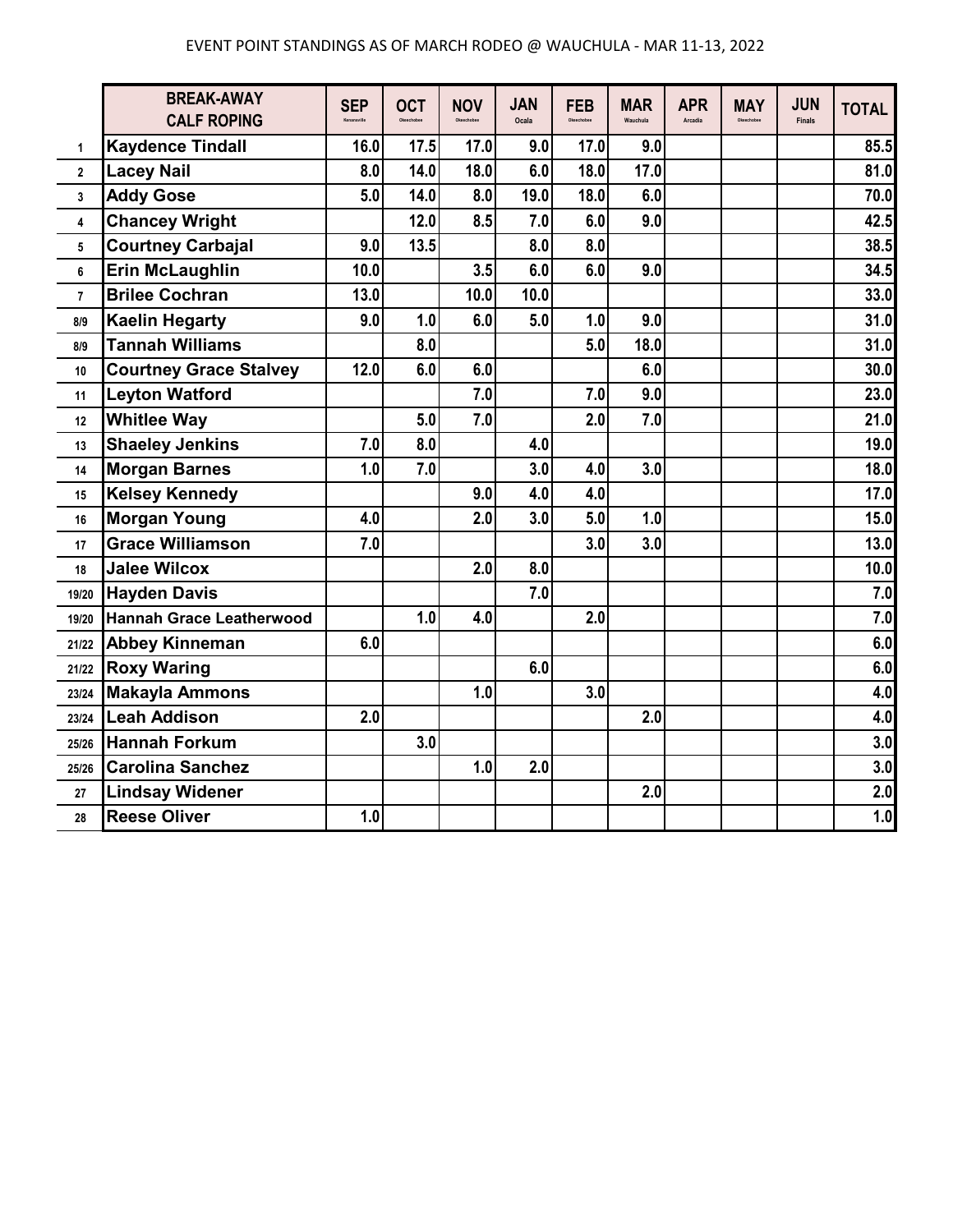## EVENT POINT STANDINGS AS OF MARCH RODEO @ WAUCHULA - MAR 11-13, 2022

|                         | <b>TIE-DOWN</b><br><b>CALF ROPING</b> | <b>SEP</b><br>Kenansville | <b>OCT</b><br>Okeechobee | <b>NOV</b><br>Okeachobee | <b>JAN</b><br>Ocala | <b>FEB</b><br>Okeechobee | <b>MAR</b><br>Wauchula | <b>APR</b><br>Arcadia | <b>MAY</b><br>Okeechobee | <b>JUN</b><br><b>Finals</b> | <b>TOTAL</b> |
|-------------------------|---------------------------------------|---------------------------|--------------------------|--------------------------|---------------------|--------------------------|------------------------|-----------------------|--------------------------|-----------------------------|--------------|
| 1                       | <b>Cole Clemons</b>                   | 19.0                      | 11.0                     | 19.0                     | 17.0                | 9.0                      | 9.0                    |                       |                          |                             | 84.0         |
| $\mathbf 2$             | <b>Cross Fulford</b>                  | 15.0                      | 12.0                     | 10.0                     | 10.0                | 9.0                      | 10.0                   |                       |                          |                             | 66.0         |
| 3                       | <b>Cayden Newsome</b>                 | 6.0                       | 4.0                      | 19.0                     | 8.0                 | 20.0                     | 7.0                    |                       |                          |                             | 64.0         |
| 4                       | <b>Travis Staley</b>                  | 11.0                      | 6.0                      | 6.0                      | 18.0                | 5.0                      | 17.0                   |                       |                          |                             | 63.0         |
| 5                       | <b>Samuel Mack</b>                    | 7.0                       | 11.0                     | 13.0                     | 2.0                 | 5.0                      | 12.0                   |                       |                          |                             | 50.0         |
| 6                       | <b>Bryce Hart</b>                     | 6.0                       | 13.0                     | 1.0                      | 13.0                | 14.0                     |                        |                       |                          |                             | 47.0         |
| $\overline{\mathbf{r}}$ | <b>Carson Watford</b>                 |                           |                          | 10.0                     | 9.0                 | 8.0                      | 19.0                   |                       |                          |                             | 46.0         |
| 8                       | <b>Roan Hudson</b>                    | 12.0                      | 7.0                      | 12.0                     | 2.0                 |                          | 8.0                    |                       |                          |                             | 41.0         |
| 9                       | <b>Brodey Clemons</b>                 | 8.0                       | 8.0                      | 4.0                      | 5.0                 | 9.0                      | 5.0                    |                       |                          |                             | 39.0         |
| 10                      | <b>Tripp Brown</b>                    | 5.0                       | 10.0                     |                          |                     | 14.0                     | 7.0                    |                       |                          |                             | 36.0         |
| 11                      | <b>Ladd Gose</b>                      | 9.0                       | 5.0                      | 4.0                      | 10.0                | 4.0                      |                        |                       |                          |                             | 32.0         |
| 12                      | <b>Kaleb Bedsole</b>                  | 4.0                       | 1.0                      | 5.0                      | 1.0                 | 6.0                      | 9.0                    |                       |                          |                             | 26.0         |
| 13                      | <b>Jarrett Johnston</b>               | 6.0                       | 9.0                      | 6.0                      |                     |                          | 3.0                    |                       |                          |                             | 24.0         |
|                         | 14/15 Jake McKendree                  |                           | 7.0                      |                          | 7.0                 | 1.0                      | 1.0                    |                       |                          |                             | 16.0         |
|                         | 14/15 Bryson Crawford                 | 2.0                       | 5.0                      |                          | 4.0                 | 4.0                      | 1.0                    |                       |                          |                             | 16.0         |
| 16                      | <b>Peydon Strayer</b>                 |                           | 1.0                      | 1.0                      | 3.0                 | 2.0                      | 2.0                    |                       |                          |                             | 9.0          |

|                | <b>BARREL RACING</b>      | <b>SEP</b><br>Kenansville | <b>OCT</b><br>Okeechober | <b>NOV</b><br>Okeechober | <b>JAN</b><br>Ocala | <b>FEB</b><br>Okeechobee | <b>MAR</b><br>Wauchula | <b>APR</b><br>Arcadia | <b>MAY</b><br>Okeechobee | <b>JUN</b><br><b>Finals</b> | <b>TOTAL</b> |
|----------------|---------------------------|---------------------------|--------------------------|--------------------------|---------------------|--------------------------|------------------------|-----------------------|--------------------------|-----------------------------|--------------|
| 1              | <b>Ava Grayce Sanders</b> |                           | 16.0                     | 18.0                     | 20.0                | 10.0                     | 20.0                   |                       |                          |                             | 84.0         |
| $\overline{2}$ | <b>Casey Oliver</b>       | 17.5                      | 10.0                     | 19.0                     |                     |                          | 11.0                   |                       |                          |                             | 57.5         |
| 3              | Kali Holt                 |                           | 8.0                      | 10.0                     | 15.0                | 6.0                      | 16.0                   |                       |                          |                             | 55.0         |
| 4              | <b>Brilee Cochran</b>     | 7.0                       | 8.0                      | 3.0                      | 7.0                 | 4.0                      | 16.0                   |                       |                          |                             | 45.0         |
| 5              | <b>Tannah Williams</b>    | 7.0                       | 9.0                      | 8.0                      | 3.0                 | 8.0                      | 6.0                    |                       |                          |                             | 41.0         |
| 6              | <b>Roxy Waring</b>        | 11.0                      | 4.0                      |                          |                     | 16.0                     | 9.0                    |                       |                          |                             | 40.0         |
| $\overline{7}$ | <b>Kaitlyn Sims</b>       | 14.0                      |                          | 5.0                      | 17.0                |                          |                        |                       |                          |                             | 36.0         |
| $8 - 10$       | <b>McLayne Roebuck</b>    |                           | 10.0                     | 14.0                     | 5.0                 | 4.0                      |                        |                       |                          |                             | 33.0         |
| $8 - 10$       | <b>Maci McDonald</b>      |                           | 3.0                      |                          | 15.0                | 15.0                     |                        |                       |                          |                             | 33.0         |
| $8 - 10$       | <b>Kylie Perra</b>        | 7.0                       | 5.0                      |                          |                     | 10.0                     | 11.0                   |                       |                          |                             | 33.0         |
| 11             | <b>Hayden Davis</b>       | 10.5                      |                          | 11.0                     |                     | 6.0                      | 1.0                    |                       |                          |                             | 28.5         |
| 12             | <b>Jalee Wilcox</b>       | 3.0                       | 12.0                     | 1.0                      | 6.0                 |                          | 5.0                    |                       |                          |                             | 27.0         |
| 13             | <b>Shaeley Jenkins</b>    | 1.0                       | 8.0                      |                          | 1.0                 | 14.0                     |                        |                       |                          |                             | 24.0         |
| 14             | <b>Michelle Barnes</b>    | 8.0                       |                          | 3.0                      | 5.0                 |                          | 7.0                    |                       |                          |                             | 23.0         |
| 15             | <b>Emma Hite</b>          | 6.0                       |                          | 2.0                      | 4.0                 | 4.0                      | 3.0                    |                       |                          |                             | 19.0         |
| 16             | <b>Erin McLaughlin</b>    | 9.0                       | 4.0                      |                          |                     |                          | 2.0                    |                       |                          |                             | 15.0         |
| 17             | <b>Kaleigh Becton</b>     |                           |                          | 6.0                      | 3.0                 | 5.0                      |                        |                       |                          |                             | 14.0         |
| 18             | <b>Leah Addison</b>       |                           | 6.0                      | 4.0                      |                     |                          |                        |                       |                          |                             | 10.0         |
| 19             | <b>Kay Redman</b>         |                           | 1.0                      |                          | 8.0                 |                          |                        |                       |                          |                             | 9.0          |
| 20             | <b>Ema-Rae Blanchard</b>  | 6.0                       | 2.0                      |                          |                     |                          |                        |                       |                          |                             | 8.0          |
| 21             | <b>Reese Arble</b>        |                           | 1.0                      | 6.0                      |                     |                          |                        |                       |                          |                             | 7.0          |
| 22-25          | <b>Abbey Kinneman</b>     | 3.0                       |                          |                          |                     |                          |                        |                       |                          |                             | 3.0          |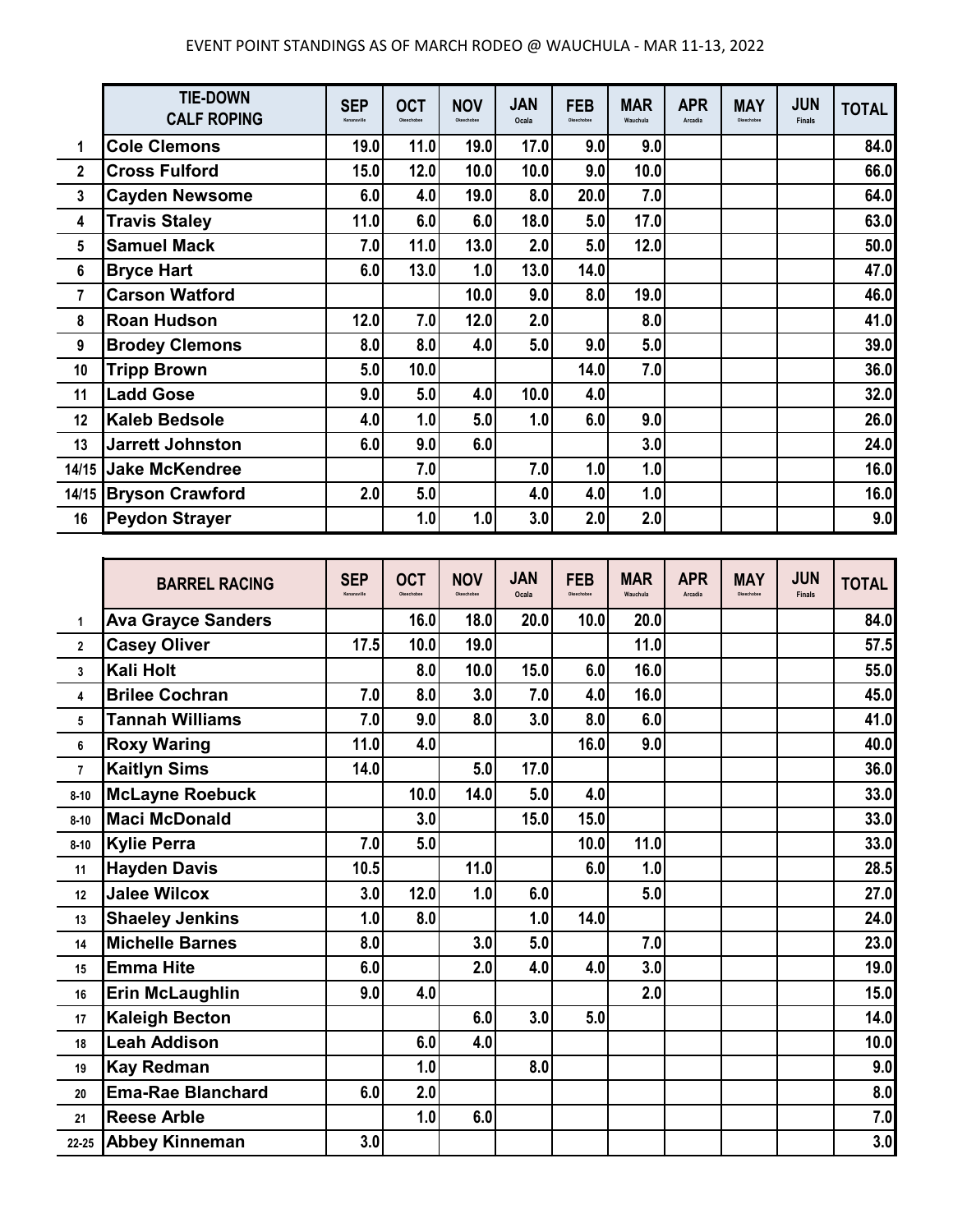|           | <b>BARREL RACING</b><br>(Continued) | <b>SEP</b><br>Kenansville | <b>OCT</b><br>Okeechobee | <b>NOV</b><br>Okeechobee | <b>JAN</b><br>Ocala | <b>FEB</b><br>Okeechobee | <b>MAR</b><br>Wauchula | <b>APR</b><br>Arcadia | <b>MAY</b><br>Okeechobee | <b>JUN</b><br><b>Finals</b> | <b>TOTAL</b> |
|-----------|-------------------------------------|---------------------------|--------------------------|--------------------------|---------------------|--------------------------|------------------------|-----------------------|--------------------------|-----------------------------|--------------|
| $22 - 25$ | <b>Ashlyn Kalb</b>                  |                           | 3.0                      |                          |                     |                          |                        |                       |                          |                             | 3.0          |
| 22-25     | <b>Courtney Grace Stalvey</b>       |                           |                          |                          |                     |                          | 3.0                    |                       |                          |                             | 3.0          |
| $22 - 25$ | Sabra Manning                       |                           |                          |                          |                     | 3.0                      |                        |                       |                          |                             | 3.0          |
| 26/27     | <b>Kelsey Kennedy</b>               |                           |                          |                          |                     | 2.0                      |                        |                       |                          |                             | 2.0          |
| 26/27     | <b>Ryla Bryant</b>                  |                           |                          |                          |                     | 2.0                      |                        |                       |                          |                             | 2.0          |
| 28/29     | <b>Ciara Ellison</b>                |                           |                          |                          | 1.0                 |                          |                        |                       |                          |                             | 1.0          |
| 28/29     | <b>Morgan Barnes</b>                |                           |                          |                          |                     | 1.0                      |                        |                       |                          |                             | 1.0          |

|              | <b>POLE BENDING</b>       | <b>SEP</b><br>Kenansville | <b>OCT</b> | <b>NOV</b> | <b>JAN</b><br>Ocala | <b>FEB</b> | <b>MAR</b><br>Wauchula | <b>APR</b><br>Arcadia | <b>MAY</b><br>Okeechobee | <b>JUN</b><br><b>Finals</b> | <b>TOTAL</b> |
|--------------|---------------------------|---------------------------|------------|------------|---------------------|------------|------------------------|-----------------------|--------------------------|-----------------------------|--------------|
| 1            | <b>Ryla Bryant</b>        | 8.0                       | 15.0       | 16.0       | 9.0                 | 10.0       | 9.0                    |                       |                          |                             | 67.0         |
| $\mathbf{2}$ | <b>Sabra Manning</b>      | 9.0                       | 8.0        | 10.0       |                     | 8.0        | 16.0                   |                       |                          |                             | 51.0         |
| 3            | <b>Maci McDonald</b>      | 6.0                       | 5.0        | 7.0        | 13.0                | 7.0        | 9.0                    |                       |                          |                             | 47.0         |
| 4            | <b>Ava Grayce Sanders</b> |                           | 9.0        | 10.0       | 10.0                | 8.0        | 6.0                    |                       |                          |                             | 43.0         |
| 5            | <b>Roxy Waring</b>        |                           | 9.0        | 3.0        | 1.0                 | 18.0       | 10.0                   |                       |                          |                             | 41.0         |
| 6/7          | <b>Ema-Rae Blanchard</b>  |                           | 13.0       | 16.0       | 7.0                 | 2.0        | 2.0                    |                       |                          |                             | 40.0         |
| 6/7          | <b>Morgan Barnes</b>      | 15.0                      | 5.0        | 2.0        | 7.0                 |            | 11.0                   |                       |                          |                             | 40.0         |
| 8/9          | <b>Kylie Perra</b>        | 5.0                       | 2.0        | 15.0       | 2.0                 | 9.0        | 3.0                    |                       |                          |                             | 36.0         |
| 8/9          | <b>Kaitlyn Sims</b>       | 10.0                      |            |            | 10.0                | 4.0        | 12.0                   |                       |                          |                             | 36.0         |
| 10           | <b>Kelsey Kennedy</b>     | 6.0                       |            | 9.0        |                     | 10.0       | 9.0                    |                       |                          |                             | 34.0         |
| 11           | <b>McLayne Roebuck</b>    | 14.0                      |            |            |                     | 8.0        | 6.0                    |                       |                          |                             | 28.0         |
| 12           | <b>Hayden Davis</b>       | 10.0                      | 7.0        | 7.0        | 3.0                 |            |                        |                       |                          |                             | 27.0         |
| 13           | <b>Michelle Barnes</b>    | 8.0                       |            |            | 17.0                |            |                        |                       |                          |                             | 25.0         |
| 14           | <b>Hannah Forkum</b>      | 4.0                       | 10.0       |            |                     | 2.0        | 7.0                    |                       |                          |                             | 23.0         |
| 15/16        | <b>Addy Vachon</b>        | 6.0                       | 5.0        | 3.0        | 3.0                 | 5.0        |                        |                       |                          |                             | 22.0         |
| 15/16        | Kali Holt                 |                           | 3.0        |            | 8.0                 | 6.0        | 5.0                    |                       |                          |                             | 22.0         |
| 17           | <b>Whitlee Way</b>        | 1.0                       |            |            | 10.0                | 10.0       |                        |                       |                          |                             | 21.0         |
| 18           | <b>Casey Oliver</b>       | 4.0                       | 8.0        | 1.0        | 4.0                 |            |                        |                       |                          |                             | 17.0         |
| 19           | Lexi Woods                | 2.0                       | 1.0        |            |                     | 3.0        | 5.0                    |                       |                          |                             | 11.0         |
| 20/21        | <b>Chancey Wright</b>     |                           | 10.0       |            |                     |            |                        |                       |                          |                             | 10.0         |
| 20/21        | <b>Kaleigh Becton</b>     |                           |            | 4.0        | 6.0                 |            |                        |                       |                          |                             | 10.0         |
| 22           | <b>Leah Addison</b>       |                           |            | 4.0        |                     |            |                        |                       |                          |                             | 4.0          |
| 23/24        | <b>Emma Hite</b>          | 2.0                       |            |            |                     |            |                        |                       |                          |                             | 2.0          |
| 23/24        | <b>Lakin Beaty</b>        |                           |            | 2.0        |                     |            |                        |                       |                          |                             | 2.0          |
| 25           | <b>Lindsay Widener</b>    |                           |            | 1.0        |                     |            |                        |                       |                          |                             | 1.0          |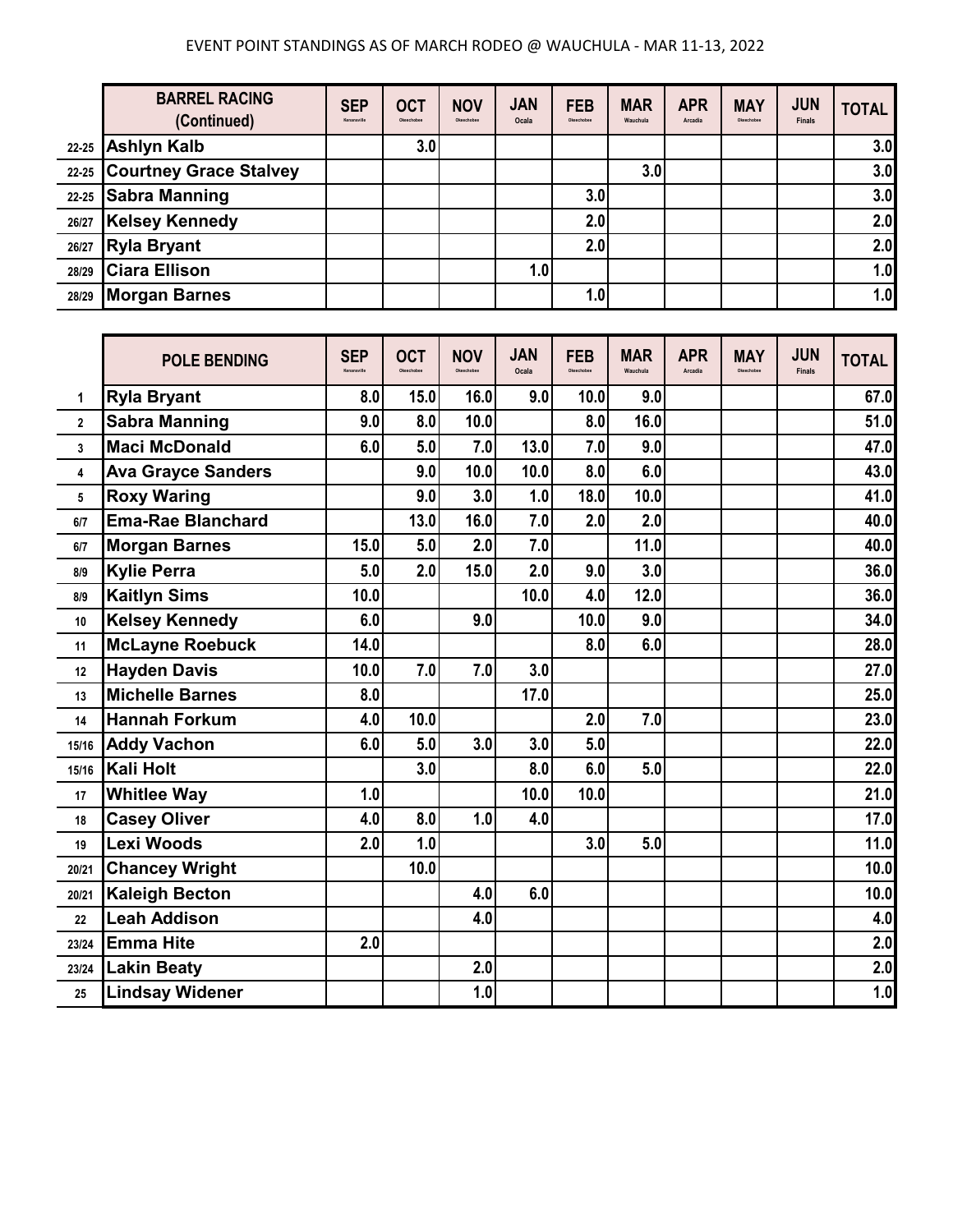|              | <b>TEAM ROPING</b><br><b>HEADERS</b> | <b>SEP</b><br>Kenansville | <b>OCT</b><br>Okeechobee | <b>NOV</b><br>Okeechobee | <b>JAN</b><br>Ocala | <b>FEB</b><br>Okeechobee | <b>MAR</b><br>Wauchula | <b>APR</b><br><b>Arcadia</b> | <b>MAY</b><br>Okeechobee | <b>JUN</b><br><b>Finals</b> | <b>TOTAL</b> |
|--------------|--------------------------------------|---------------------------|--------------------------|--------------------------|---------------------|--------------------------|------------------------|------------------------------|--------------------------|-----------------------------|--------------|
| 1            | <b>Owen Clemons</b>                  | 10.0                      | 7.0                      | 18.0                     | 16.0                | 19.0                     | 8.0                    |                              |                          |                             | 78.0         |
| $\mathbf{2}$ | <b>Courtney Carbajal</b>             | 7.0                       | 11.0                     | 5.0                      | 11.0                | 18.0                     | 19.0                   |                              |                          |                             | 71.0         |
| 3            | <b>Cayden Newsome</b>                | 11.0                      | 9.0                      | 4.0                      | 16.0                | 12.0                     | 15.0                   |                              |                          |                             | 67.0         |
| 4            | <b>Lacey Nail</b>                    | 18.0                      | 15.0                     | 3.0                      | 3.0                 | 14.0                     | 8.0                    |                              |                          |                             | 61.0         |
| 5            | <b>Bryson Crawford</b>               | 13.0                      | 14.0                     | 9.0                      | 13.0                | 4.0                      |                        |                              |                          |                             | 53.0         |
| 6/7          | <b>Chancey Wright</b>                | 12.0                      | 10.0                     | 14.0                     | 6.0                 |                          | 9.0                    |                              |                          |                             | 51.0         |
| 6/7          | <b>Brodey Clemons</b>                | 5.0                       | 10.0                     | 7.0                      | 4.0                 | 13.0                     | 12.0                   |                              |                          |                             | 51.0         |
| 8            | <b>Reese Rimes</b>                   | 6.0                       | 5.0                      | 6.0                      | 13.0                | 7.0                      | 4.0                    |                              |                          |                             | 41.0         |
| 9            | <b>Tripp Brown</b>                   | 4.0                       | 9.0                      | 7.0                      | 10.0                |                          |                        |                              |                          |                             | 30.0         |
| 10/11        | <b>Trey Weekly</b>                   |                           |                          | 10.0                     | 2.0                 | 5.0                      | 10.0                   |                              |                          |                             | 27.0         |
| 10/11        | <b>Cale Tous</b>                     | 7.0                       |                          |                          | 9.0                 |                          | 11.0                   |                              |                          |                             | 27.0         |
| 12           | <b>Luke Kinard</b>                   | 9.0                       |                          | 9.0                      | 4.0                 |                          |                        |                              |                          |                             | 22.0         |
| 13           | <b>Ladd Gose</b>                     |                           | 4.0                      | 5.0                      |                     |                          |                        |                              |                          |                             | 9.0          |
| 14/15        | <b>Cross Fulford</b>                 |                           |                          |                          |                     |                          | 5.0                    |                              |                          |                             | 5.0          |
| 14/15        | <b>Christina Cross</b>               |                           | 5.0                      |                          |                     |                          |                        |                              |                          |                             | 5.0          |
| 16           | <b>Kaelin Hegarty</b>                | 4.0                       |                          |                          |                     |                          |                        |                              |                          |                             | 4.0          |

|              | <b>TEAM ROPING</b><br><b>HEELERS</b> | <b>SEP</b><br>Kenansville | <b>OCT</b><br>Okeechober | <b>NOV</b><br>Okeachoba | <b>JAN</b><br>Ocala | <b>FEB</b><br>Okeechobee | <b>MAR</b><br>Wauchula | <b>APR</b><br>Arcadia | <b>MAY</b><br>Okeechobee | <b>JUN</b><br><b>Finals</b> | <b>TOTAL</b> |
|--------------|--------------------------------------|---------------------------|--------------------------|-------------------------|---------------------|--------------------------|------------------------|-----------------------|--------------------------|-----------------------------|--------------|
| 1            | <b>Cole Clemons</b>                  | 10.0                      | 7.0                      | 18.0                    | 16.0                | 19.0                     | 8.0                    |                       |                          |                             | 78.0         |
| $\mathbf{2}$ | <b>Samuel Mack</b>                   | 7.0                       | 11.0                     | 5.0                     | 11.0                | 18.0                     | 19.0                   |                       |                          |                             | 71.0         |
| 3            | <b>Bryce Hart</b>                    | 11.0                      | 9.0                      | 4.0                     | 16.0                | 12.0                     | 15.0                   |                       |                          |                             | 67.0         |
| 4            | <b>Travis Staley</b>                 | 18.0                      | 15.0                     | 3.0                     | 3.0                 | 14.0                     | 8.0                    |                       |                          |                             | 61.0         |
| 5            | <b>Carson Watford</b>                | 13.0                      | 14.0                     | 9.0                     | 13.0                | 4.0                      |                        |                       |                          |                             | 53.0         |
| 6/7          | <b>Peanut Rouse</b>                  | 12.0                      | 10.0                     | 14.0                    | 6.0                 |                          | 9.0                    |                       |                          |                             | 51.0         |
| 6/7          | <b>Cody Vina</b>                     | 5.0                       | 10.0                     | 7.0                     | 4.0                 | 13.0                     | 12.0                   |                       |                          |                             | 51.0         |
| 8            | <b>A J Class</b>                     | 6.0                       | 5.0                      | 6.0                     | 13.0                | 7.0                      | 4.0                    |                       |                          |                             | 41.0         |
| 9            | <b>Jaggar White</b>                  | 4.0                       | 9.0                      | 7.0                     | 10.0                |                          |                        |                       |                          |                             | 30.0         |
| 10           | <b>Carson Davis</b>                  |                           |                          | 10.0                    | 2.0                 | 5.0                      | 10.0                   |                       |                          |                             | 27.0         |
| 11           | <b>Jake McKendree</b>                | 9.0                       |                          | 9.0                     | 4.0                 |                          |                        |                       |                          |                             | 22.0         |
| 12           | <b>Jarrett Johnston</b>              |                           | 4.0                      |                         |                     | 6.0                      | 11.0                   |                       |                          |                             | 21.0         |
| 13/14        | <b>Cross Fulford</b>                 |                           | 4.0                      | 5.0                     |                     |                          |                        |                       |                          |                             | 9.0          |
| 13/14        | <b>Roan Hudson</b>                   |                           |                          |                         | 9.0                 |                          |                        |                       |                          |                             | 9.0          |
| 15           | <b>Matthew Parrish</b>               | 7.0                       |                          |                         |                     |                          |                        |                       |                          |                             | 7.0          |
| 16/17        | <b>Ladd Gose</b>                     |                           |                          |                         |                     |                          | 5.0                    |                       |                          |                             | 5.0          |
| 16/17        | <b>Victoria Cross</b>                |                           | 5.0                      |                         |                     |                          |                        |                       |                          |                             | 5.0          |
| 18           | <b>Kaleb Bedsole</b>                 |                           |                          | 4.0                     |                     |                          |                        |                       |                          |                             | 4.0          |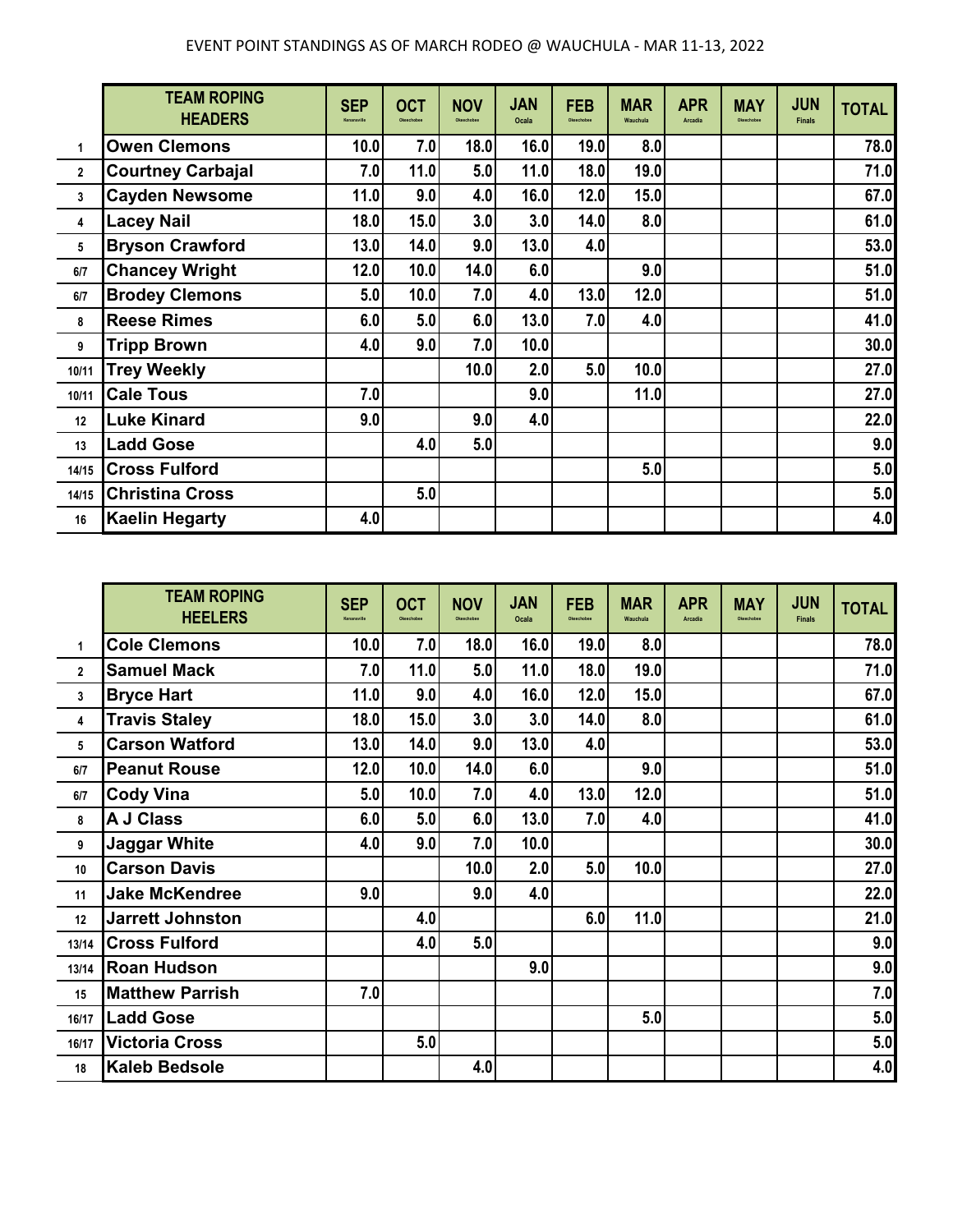## EVENT POINT STANDINGS AS OF MARCH RODEO @ WAUCHULA - MAR 11-13, 2022

|              | <b>GIRL'S CUTTING</b> | <b>OCT</b><br>Okeechobee | <b>NOV</b><br>Okeechobee | <b>FEB</b><br>Okeechobee |  | <b>MAY</b><br><b>Finals</b> | <b>TOTAL</b> |
|--------------|-----------------------|--------------------------|--------------------------|--------------------------|--|-----------------------------|--------------|
|              | <b>Casey Oliver</b>   | 16.0                     | 20.0                     | 20.0                     |  |                             | 56.0         |
| $\mathbf{2}$ | <b>Josey Tingley</b>  | 16.5                     | 15.5                     | 18.0                     |  |                             | 50.0         |
| 3            | <b>Ryleigh Flynn</b>  | 20.0                     | 13.5                     | 16.0                     |  |                             | 49.5         |
| 4            | <b>Brilee Cochran</b> | 15.5                     | 15.0                     | 14.0                     |  |                             | 44.5         |
|              | <b>Haegen Fussell</b> | 12.0                     | 16.0                     | 12.0                     |  |                             | 40.0         |

|              | <b>REINED COW</b><br><b>HORSE</b> | <b>SEP</b><br>Triple J | <b>NOV</b><br>Triple J | <b>JAN</b><br>Triple J |  | <b>APR</b><br>Triple J | <b>MAY</b><br><b>Finals</b> | <b>TOTAL</b> |
|--------------|-----------------------------------|------------------------|------------------------|------------------------|--|------------------------|-----------------------------|--------------|
|              | <b>Caroline Fletcher</b>          | 20.0                   | 20.0                   | 16.0                   |  |                        |                             | 56.0         |
| $\mathbf{2}$ | <b>Cecilia Sanchez</b>            | 17.0                   | 17.0                   | 18.5                   |  |                        |                             | 52.5         |
|              | <b>Wyatt Williams</b>             | 13.5                   | 17.0                   | 19.5                   |  |                        |                             | 50.0         |
| 4            | <b>Carolina Sanchez</b>           | 14.5                   | 11.0                   | 13.5                   |  |                        |                             | 39.0         |
|              | Kora Lemmermen                    | 9.0                    | 12.0                   | 12.5                   |  |                        |                             | 33.5         |
| 6            | <b>Jake McKenndree</b>            | 15.0                   | 13.0                   | 5.0                    |  |                        |                             | 33.0         |
|              | <b>Lindsay Widener</b>            | 9.0                    |                        |                        |  |                        |                             | 9.0          |

|              | <b>LIGHT RIFLE</b>     | <b>OCT</b><br><b>Freedom Ranch</b> | <b>JAN</b><br><b>Erwin Ranch</b> | <b>FEB</b><br><b>Freedom Ranch</b> | <b>APR</b><br>OK Corral | <b>JUNE</b><br><b>Finals</b> | <b>TOTAL</b> |
|--------------|------------------------|------------------------------------|----------------------------------|------------------------------------|-------------------------|------------------------------|--------------|
|              | <b>Victoria Cross</b>  | 20.0                               | 19.0                             | 19.0                               |                         |                              | 58.0         |
| $\mathbf{2}$ | <b>Christina Cross</b> | 18.0                               | 18.0                             | 19.0                               |                         |                              | 55.0         |
|              | <b>Lindsay Widener</b> | 16.0                               | 17.0                             | 16.0                               |                         |                              | 49.0         |
|              | <b>Morgan Barnes</b>   | 14.0                               | 14.0                             | 14.0                               |                         |                              | 42.0         |
| 5            | Kora Lemmermen         | 12.0                               | 12.0                             | 12.0                               |                         |                              | 36.0         |
|              | <b>Owen Clemons</b>    | 10.0                               |                                  |                                    |                         |                              | 10.0         |

| <b>TRAP</b>           | <b>OCT</b><br><b>Freedom Ranch</b> | <b>JAN</b><br><b>Erwin Ranch</b> | <b>FEB</b><br><b>Freedom Ranch</b> | <b>APR</b><br>OK Corral | <b>JUNE</b><br><b>Finals</b> | <b>TOTAL</b> |
|-----------------------|------------------------------------|----------------------------------|------------------------------------|-------------------------|------------------------------|--------------|
| <b>Kiersten Sales</b> | 20.0                               | 20.0                             | 20.0                               |                         |                              | 60.0         |
| <b>Owen Clemons</b>   | 18.0                               | 18.0                             | 16.0                               |                         |                              | 52.0         |
| <b>Morgan Barnes</b>  | 16.0                               | 16.0                             | 16.0                               |                         |                              | 48.0         |
| Kora Lemmermen        | 7.0                                | 14.0                             | 16.0                               |                         |                              | 37.0         |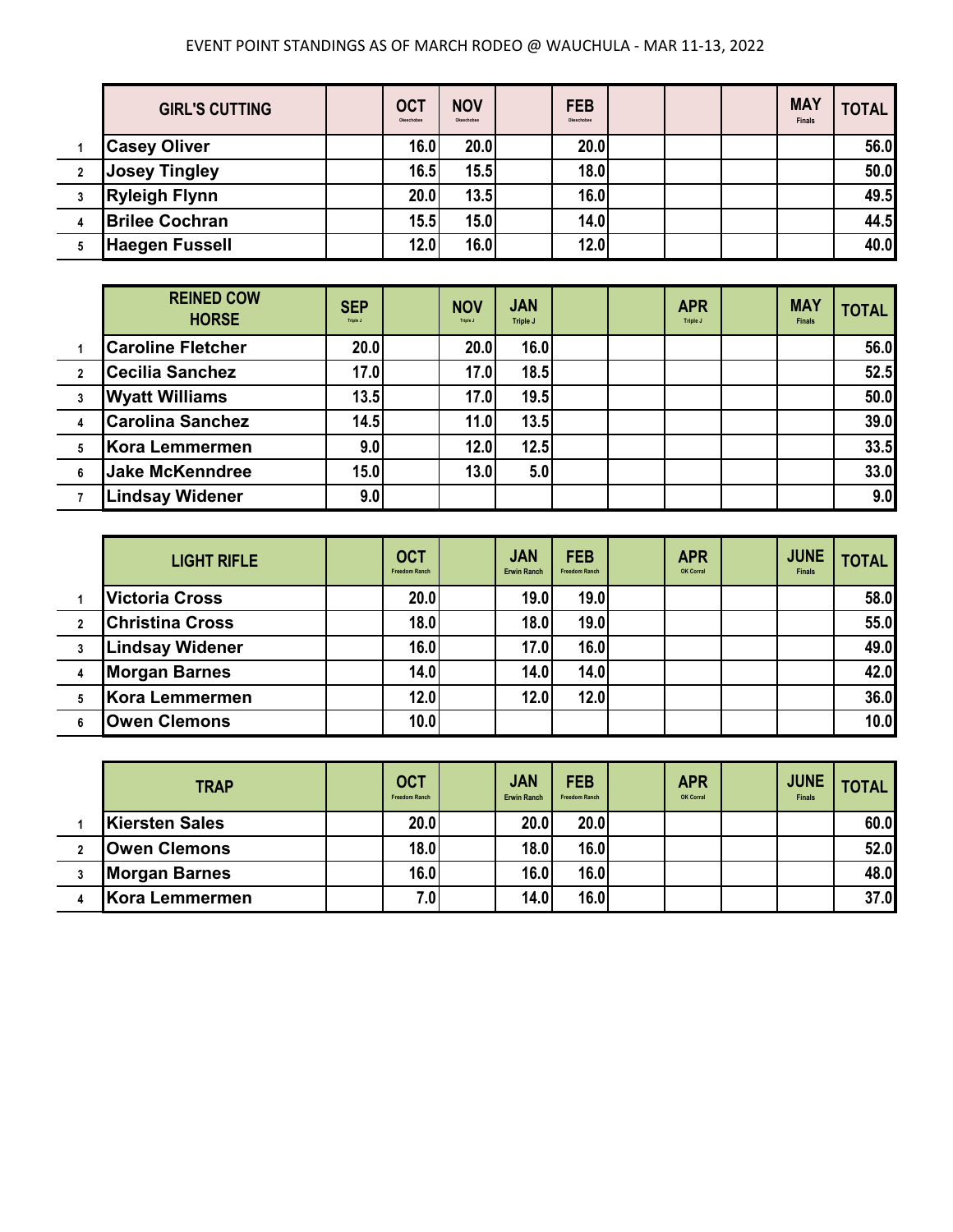|                | <b>GIRL'S ALL AROUND</b><br>Top 15 | <b>SEP</b><br>Kenansville | <b>OCT</b><br>Okeechobee | <b>NOV</b><br>Okeechobee | <b>JAN</b><br>Ocala | <b>FEB</b><br>Okeechobee | <b>MAR</b><br>Wauchula | <b>APR</b><br>Arcadia | <b>MAY</b><br>Okeechobee | <b>JUN</b><br><b>Finals</b> | <b>TOTAL</b> |
|----------------|------------------------------------|---------------------------|--------------------------|--------------------------|---------------------|--------------------------|------------------------|-----------------------|--------------------------|-----------------------------|--------------|
| 1              | <b>Courtney Carbajal</b>           | 33.0                      | 44.5                     | 7.0                      | 38.0                | 37.0                     | 30.0                   |                       |                          |                             | 189.5        |
| $\overline{2}$ | <b>Kaydence Tindall</b>            | 34.0                      | 26.5                     | 36.0                     | 23.0                | 37.0                     | 25.0                   |                       |                          |                             | 181.5        |
| 3/4            | <b>Brilee Cochran</b>              | 22.0                      | 21.0                     | 31.0                     | 24.0                | 13.0                     | 31.0                   |                       |                          |                             | 142.0        |
| 3/4            | <b>Lacey Nail</b>                  | 26.0                      | 29.0                     | 21.0                     | 9.0                 | 32.0                     | 25.0                   |                       |                          |                             | 142.0        |
| 5              | <b>Ava Grayce Sanders</b>          |                           | 25.0                     | 28.0                     | 30.0                | 18.0                     | 26.0                   |                       |                          |                             | 127.0        |
| 6              | <b>Courtney Grace Stalvey</b>      | 31.0                      | 22.0                     | 18.0                     | 14.0                | 17.0                     | 23.0                   |                       |                          |                             | 125.0        |
| $\overline{7}$ | <b>Erin McLaughlin</b>             | 30.0                      | 16.0                     | 12.5                     | 21.0                | 13.0                     | 25.0                   |                       |                          |                             | 117.5        |
| 8              | <b>Addy Gose</b>                   | 5.0                       | 23.0                     | 20.0                     | 29.0                | 23.0                     | 14.0                   |                       |                          |                             | 114.0        |
| 9              | <b>Chancey Wright</b>              | 17.0                      | 32.0                     | 22.5                     | 13.0                | 6.0                      | 18.0                   |                       |                          |                             | 108.5        |
| 10             | <b>Roxy Waring</b>                 | 11.0                      | 13.0                     | 3.0                      | 7.0                 | 34.0                     | 19.0                   |                       |                          |                             | 87.0         |
| 11             | <b>Maci McDonald</b>               | 6.0                       | 8.0                      | 7.0                      | 28.0                | 22.0                     | 9.0                    |                       |                          |                             | 80.0         |
| 12             | Kali Holt                          | 0.0                       | 11.0                     | 10.0                     | 23.0                | 12.0                     | 21.0                   |                       |                          |                             | 77.0         |
| 13             | <b>Casey Oliver</b>                | 21.5                      | 18.0                     | 20.0                     | 4.0                 |                          | 11.0                   |                       |                          |                             | 74.5         |
| 14             | <b>Kylie Perra</b>                 | 13.0                      | 7.0                      | 18.5                     | 2.0                 | 19.0                     | 14.0                   |                       |                          |                             | 73.5         |
| 15/16          | <b>Kaitlyn Sims</b>                | 24.0                      |                          | 5.0                      | 27.0                | 4.0                      | 12.0                   |                       |                          |                             | 72.0         |
| 15/16          | <b>Tannah Williams</b>             | 7.0                       | 17.0                     | 8.0                      | 3.0                 | 13.0                     | 24.0                   |                       |                          |                             | 72.0         |
|                |                                    |                           |                          |                          |                     |                          |                        |                       |                          |                             | 0.0          |

|                | <b>BOY'S ALL AROUND</b><br>Top 15 | <b>SEP</b><br>Kenansville | <b>OCT</b><br>Okeechobee | <b>NOV</b><br>Okeechobee | <b>JAN</b><br>Ocala | <b>FEB</b><br>Okeechobee | <b>MAR</b><br>Wauchula | <b>APR</b><br>Arcadia | <b>MAY</b><br>Okeechobee | <b>JUN</b><br><b>Finals</b> | <b>TOTAL</b> |
|----------------|-----------------------------------|---------------------------|--------------------------|--------------------------|---------------------|--------------------------|------------------------|-----------------------|--------------------------|-----------------------------|--------------|
| 1              | <b>Cole Clemons</b>               | 29.0                      | 18.0                     | 37.0                     | 33.0                | 28.0                     | 17.0                   |                       |                          |                             | 162.0        |
| $\overline{2}$ | <b>Tripp Brown</b>                | 28.0                      | 29.0                     | 26.0                     | 20.0                | 14.0                     | 17.0                   |                       |                          |                             | 134.0        |
| 3              | <b>Cayden Newsome</b>             | 17.0                      | 13.0                     | 23.0                     | 24.0                | 32.0                     | 22.0                   |                       |                          |                             | 131.0        |
| 4              | <b>Travis Staley</b>              | 29.0                      | 21.0                     | 9.0                      | 21.0                | 19.0                     | 25.0                   |                       |                          |                             | 124.0        |
| 5              | <b>Samuel Mack</b>                | 14.0                      | 22.0                     | 18.0                     | 13.0                | 23.0                     | 31.0                   |                       |                          |                             | 121.0        |
| 6              | <b>A J Class</b>                  | 16.0                      | 15.0                     | 26.0                     | 23.0                | 7.0                      | 33.0                   |                       |                          |                             | 120.0        |
| $\overline{7}$ | <b>Bryce Hart</b>                 | 17.0                      | 22.0                     | 5.0                      | 29.0                | 26.0                     | 15.0                   |                       |                          |                             | 114.0        |
| 8              | <b>Carson Watford</b>             | 13.0                      | 14.0                     | 19.0                     | 22.0                | 12.0                     | 19.0                   |                       |                          |                             | 99.0         |
| 9              | <b>Brodey Clemons</b>             | 13.0                      | 18.0                     | 11.0                     | 9.0                 | 22.0                     | 17.0                   |                       |                          |                             | 90.0         |
| 10             | <b>Cross Fulford</b>              | 15.0                      | 16.0                     | 15.0                     | 10.0                | 9.0                      | 15.0                   |                       |                          |                             | 80.0         |
| 11             | <b>Bryson Crawford</b>            | 15.0                      | 19.0                     | 9.0                      | 17.0                | 8.0                      | 1.0                    |                       |                          |                             | 69.0         |
| 12             | <b>Ladd Gose</b>                  | 9.0                       | 9.0                      | 9.0                      | 10.0                | 4.0                      | 5.0                    |                       |                          |                             | 46.0         |
| 13             | <b>Jarrett Johnston</b>           | 6.0                       | 13.0                     | 6.0                      |                     | 6.0                      | 14.0                   |                       |                          |                             | 45.0         |
| 14             | <b>Jake McKendree</b>             | 9.0                       | 7.0                      | 9.0                      | 11.0                | 1.0                      | 1.0                    |                       |                          |                             | 38.0         |
| 15             | <b>Kaleb Bedsole</b>              | 4.0                       | 1.0                      | 9.0                      | 1.0                 | 6.0                      | 9.0                    |                       |                          |                             | 30.0         |